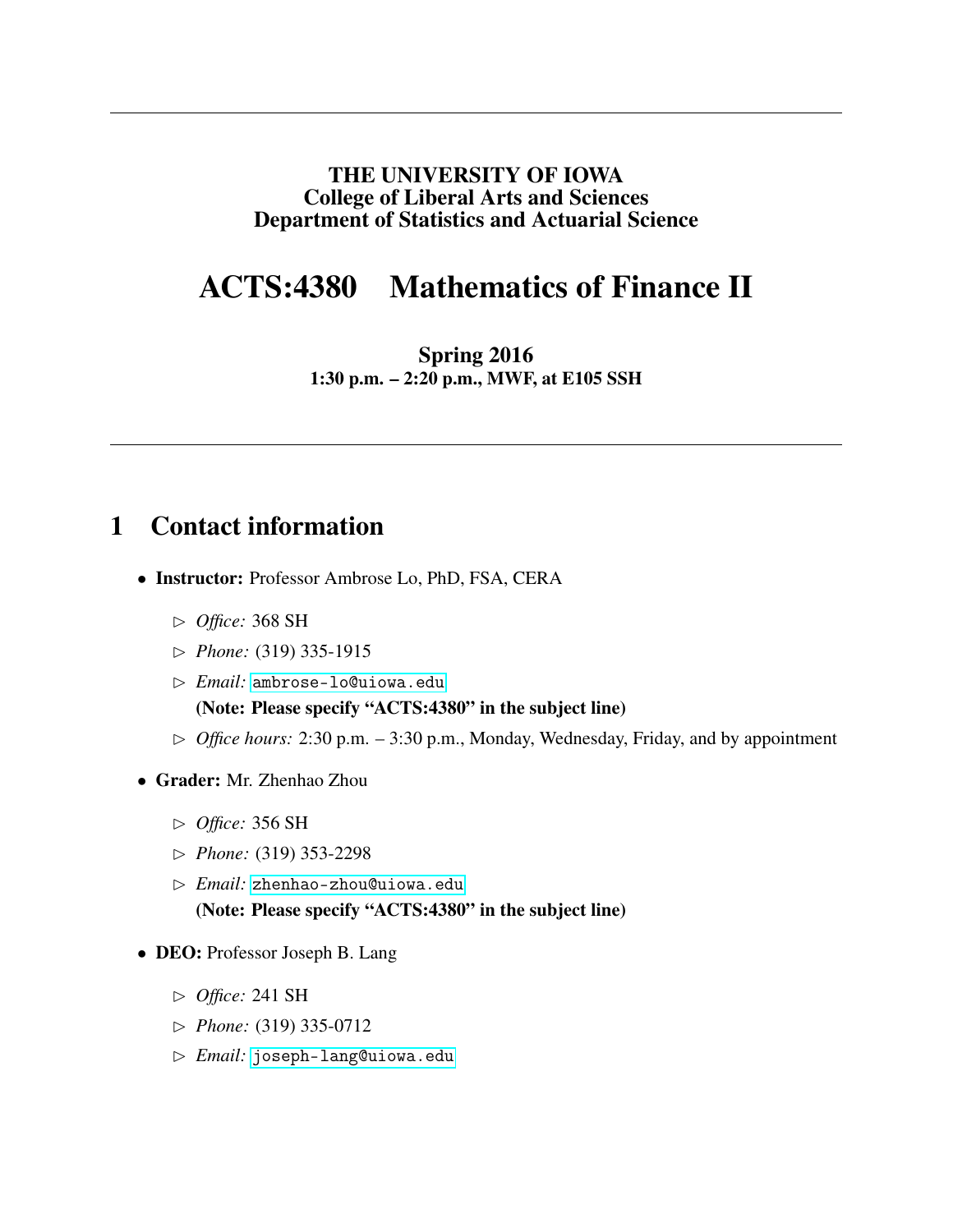## 2 Course description and objectives

Building upon the conceptual foundation on financial derivatives in the prerequisite course ACTS:4130 (Quantitative Methods for Actuaries), this intermediate course on mathematical finance for B.S. and M.S. in Actuarial Science students explores option pricing in a reasonably mathematical level. It consists of three interrelated parts of increasing level of technical sophistication:

#### Part I. Discrete-time option pricing models (approx. 3–4 weeks)

#### Part II. Continuous-time option pricing models (approx. 6–7 weeks)

#### Part III. Interest rate derivatives (approx. 4–5 weeks)

The overarching theme is to determine the fair price of an option in the context of different pricing models. After taking this course, you are expected to:

- Price options on a wide variety of underlying assets using different pricing methodologies.
- Understand the assumptions and limitations of each class of option pricing models.
- Take and, most importantly, pass Exam MFE with considerable ease.
- Proceed to more advanced courses on mathematical finance with strong confidence.

Figure [1](#page-2-0) shows a flowchart of more advanced actuarial courses taken by a typical UI student after successfully completing this course (each arrow means a transition conditional on a grade of C+ or above in the preceding course).

### 3 Exam MFE

In 2016, Exam MFE will be offered via computer-based testing (CBT) in March (11–17) and July  $(7-13)^{i}$  $(7-13)^{i}$  $(7-13)^{i}$  and November (17–23). The registration deadlines are February 2, May 26 and October 5 respectively. More information about Exam MFE (e.g. syllabus, sample exam questions, etc.) can be found at <https://www.soa.org/education/exam-req/edu-exam-mfe-detail.aspx>.

<span id="page-1-0"></span><sup>&</sup>lt;sup>i</sup>I recommend taking Exam MFE in July after completing this course.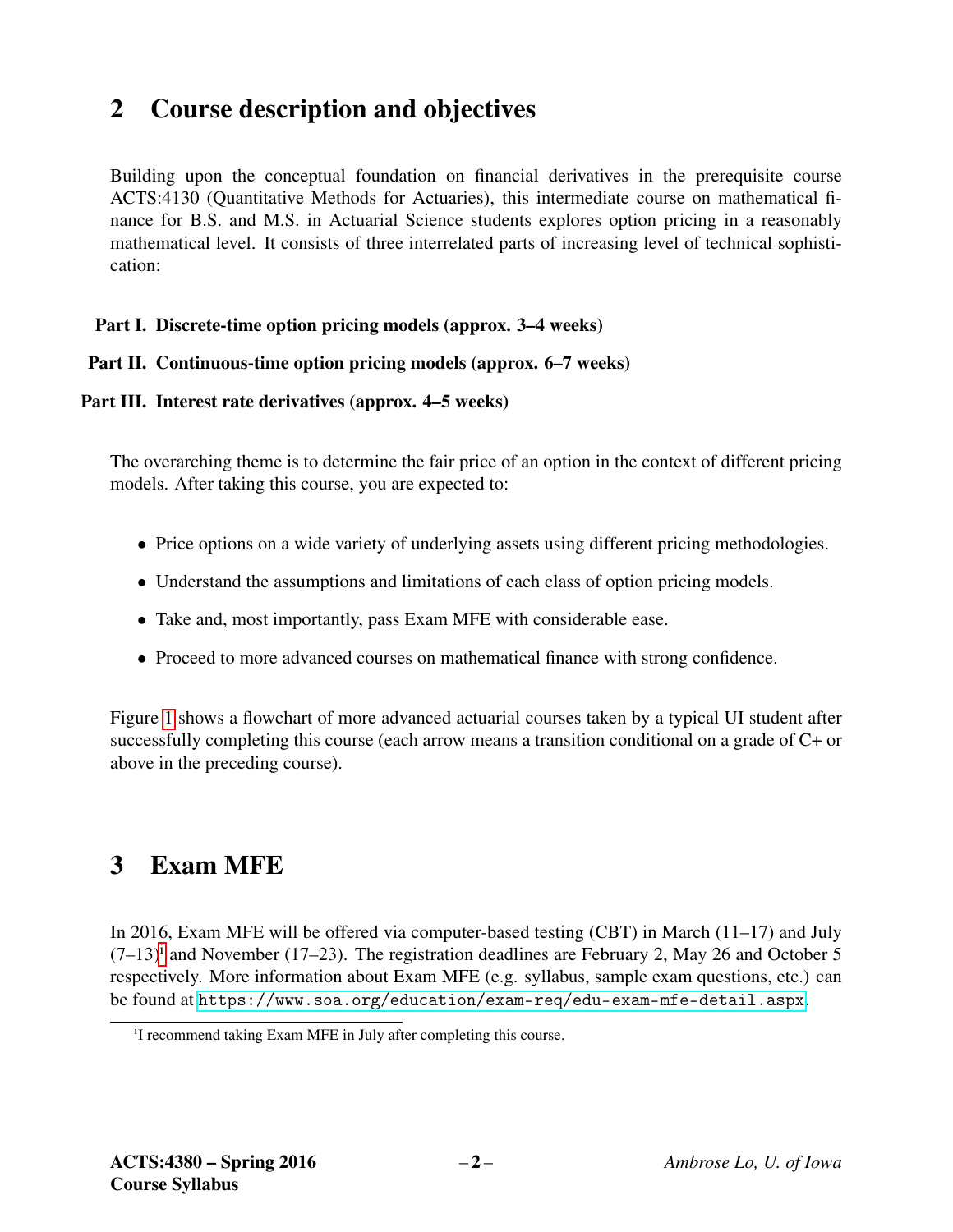

<span id="page-2-0"></span>Figure 1: The actuarial courses you can take after satisfactorily completing ACTS:4380.

### 4 Texts

As in ACTS:4130, there are no required textbooks in this course. We shall follow closely the course lecture notes, regarded as a mini-textbook, which will be made available on ICON chapter by chapter. The notes not only address all important topics required in Exam MFE, but also equip you with lots of intuition to understand the subject matter deeply, and a wide variety of examples and practice problems for exam preparation. *You are strongly recommended to have a copy of the lecture notes during class meetings.*

The recommended text is

*McDonald, R.L., 2013. Derivatives Markets (Third Edition). Pearson.*

This is the official textbook for Exam MFE. We shall cover, in a different but more cohesive order, the following required sections in the SOA Exam MFE syllabus:

- *Chapter 9: Parity and Other Option Relationships*
- *Chapter 10: Binomial Option Pricing: Basic Concepts* (excluding "Options on Commodities" on pages 315 and 316)
- *Chapter 11: Binomial Option Pricing: Selected Topics*, Sections 11.1–11.3, Appendices 11.A and 11.B
- *Chapter 12: The Black-Scholes Formula* (Sections 12.1–12.5, Appendix 12.A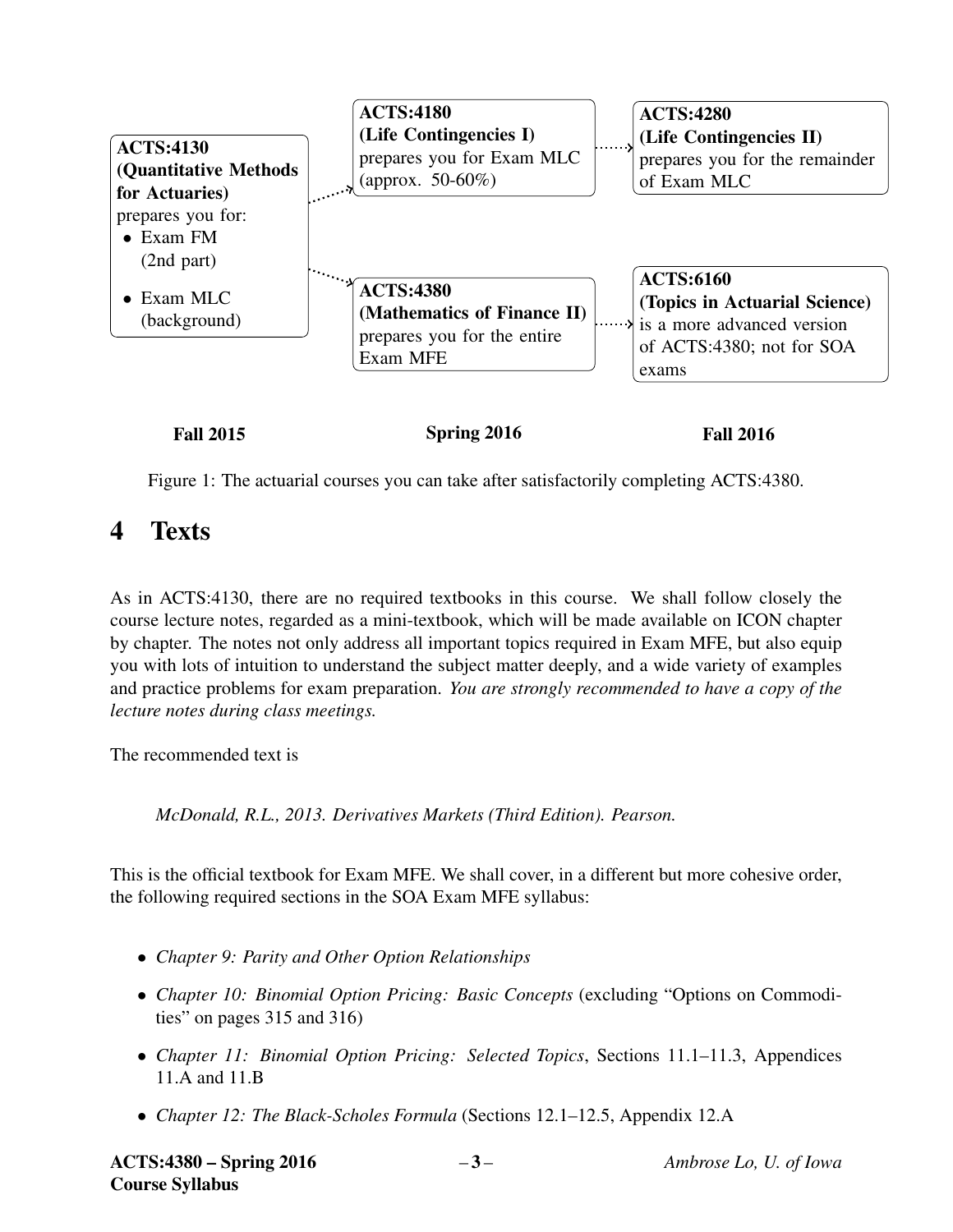- *Chapter 13: Market-Making and Delta-Hedging* (including Appendix 13.B)
- *Chapter 14: Exotic Options: I*
- *Chapter 18: The Lognormal Distribution*
- *Chapter 19: Monte Carlo Valuation*, Sections 19.1–19.5
- *Chapter 20: Brownian Motion and Itô's Lemma*, Sections 20.1–20.3 (up to but excluding "Modeling Correlated Asset Prices" on pages 612–613), 20.4 (excluding "Multivariate Itô's Lemma" on pages 616–617), 20.5–20.6 (up to but excluding "Valuing a Claim on  $S^a Q^b$  on pages 621–622)
- *Chapter 21: The Black-Scholes-Merton Equation*, Sections 21.1–21.2 (excluding "What If the Underlying Asset Is Not an Investment Asset" on pages 635–637) and 21.3 (excluding "The Backward Equation" on pages 637–638, and excluding the last two paragraphs of the section on page 639)
- *Chapter 23: Exotic Options: II*, Section 23.1 (but with only those definitions in Tables 23.1 and 23.2 that are relevant to Section 23.1)
- *Chapter 24: Volatility*, Sections 24.1–24.2 (up to the second paragraph on page 721, but including footnote 4 on page 721 and the top panel in Figure 24.3 on page 723)
- *Chapter 25: Interest Rate and Bond Derivatives*, Sections 25.1–25.4 (up to the first paragraph on page 773), 25.5 (excluding "LIBOR Market Model" on pages 781–783), Appendix 25.A (this appendix contains only a reference to the following site for download, http://wps.aw.com/wps/media/objects/14728/15081864/appendices/McDonald-web-25-A.pdf)

Pearson has published *Student Solutions Manual to Derivatives Markets*, which provides solutions to all even-numbered end-of-chapter problems in the text.

## 5 Grading system

Assessment in this course comprises the following items:

1. Attendance:  $+\varepsilon\%$ 

You may choose to attend or not to attend classes, but everyone needs to be aware that absence from classes without a valid reason can negatively affect the final grade. It is also impossible to get a copy of any course material you miss and inquire about any announcements made in class.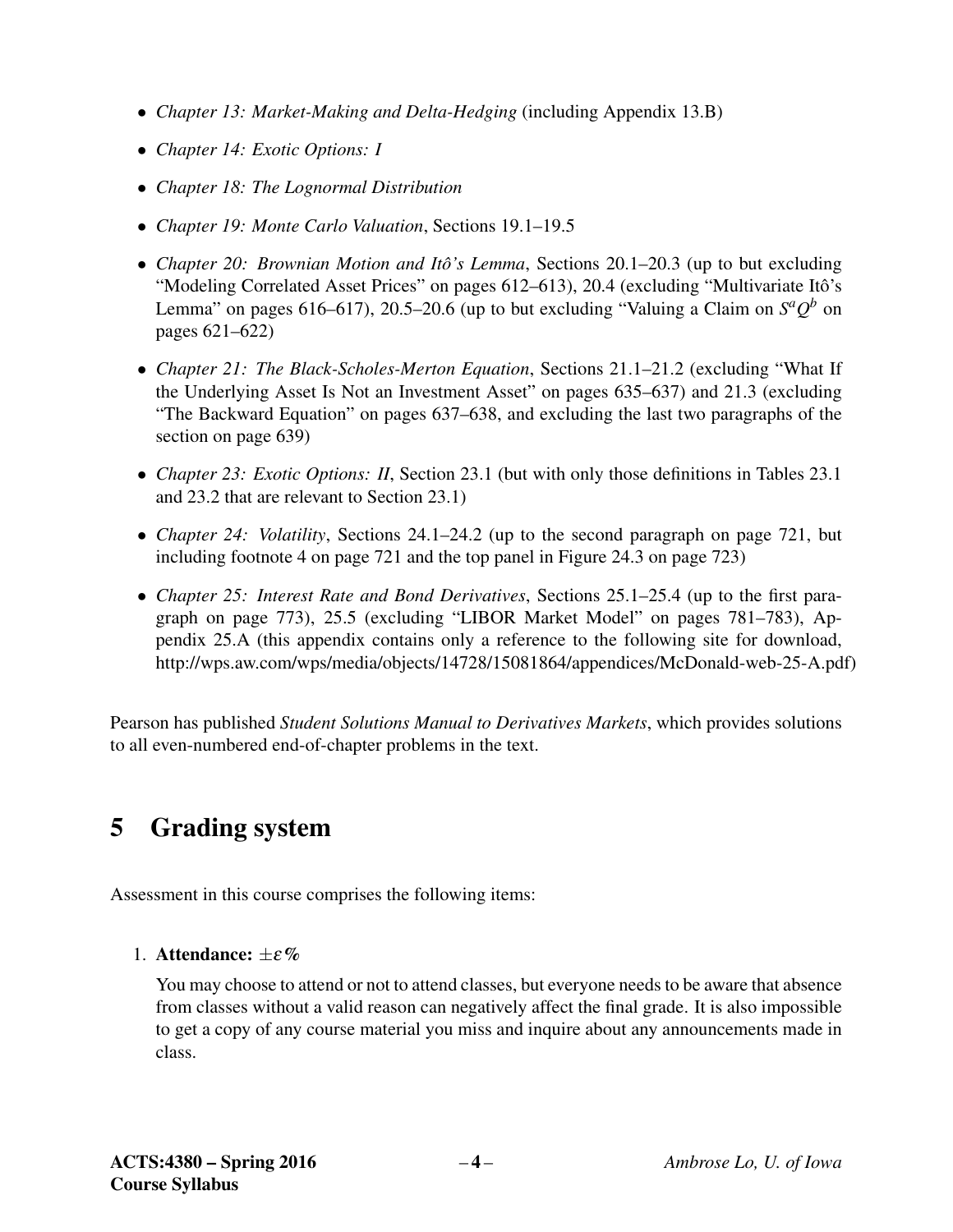#### 2. Assignments: 8%

There will be about 4 individual assignments in this course. Most of the assignment questions will come from the end-of-chapter problems in the lecture notes. You will have about 10 days to work on each assignment. Late homework will be severely penalized (see the instructions on the assignment sheet). Illustrative solutions will be provided.

*A note on collaboration:* Discussion with other students on homework problems is encouraged. However, what you hand in must ultimately be your own work.

#### 3. Short quizzes: 8%

There will be about 4 announced 15-minute quizzes throughout the semester. These quizzes are intended to motivate you to study regularly (not just cram before the Final Exam!) and will consist of reasonably straightforward questions. The quiz with the lowest score will be dropped when it comes to computing the final grade. No make-up quizzes will be given.

#### 4. Midterm Exams: 48%

There will be two equally-weighted 90-minute written Midterm Exams to be held in the evenings (6:30 p.m. – 8:00 p.m.) of March 11, 2016 (Friday) and April 22, 2016 (Friday). They will consist mainly of a series of short computational questions similar in style to SOA Exam MFE problems and/or problems in the lecture notes. You will therefore find that problems from released Exam MFE past/sample exams and the lecture notes are useful in preparing for the Midterm Exams.

#### 5. Final Examination: 36%

A two-hour comprehensive written examination will take place in the week of May 9–13, 2016. Like the Midterm Exams, it comprises mainly short computational questions similar in style to SOA Exam MFE problems and/or problems in the lecture notes. The exact date and time will be announced by the Registrar in mid-February. Please do not plan your endof-semester travel plans until the final exam schedule is made public. It is your responsibility to know the date, time, and place of the final exam.

All quizzes and exams in this course are closed-book and no formula sheet is allowed (and on all SOA exams as well!). Only SOA/CAS-approved calculators listed on Point 9 of [https://www.](https://www.soa.org/Files/Edu/edu-rules-reg-instructions.pdf) [soa.org/Files/Edu/edu-rules-reg-instructions.pdf](https://www.soa.org/Files/Edu/edu-rules-reg-instructions.pdf) are allowed.

Note on absence from exams If, for medical reasons, you are unable to take any exam in this course, you should inform the course instructor *within 48 hours* of the exam, and submit original documentation as soon as possible. Otherwise, a zero score will be awarded. Absence for other reasons will not be allowed, unless approval from the instructor is sought well in advance.

Grading scheme Plus or minus grading system will be used in this course, and undergraduate and graduate students will be treated as two separate groups when it comes to assigning final grades. An *approximate* guide is as follows: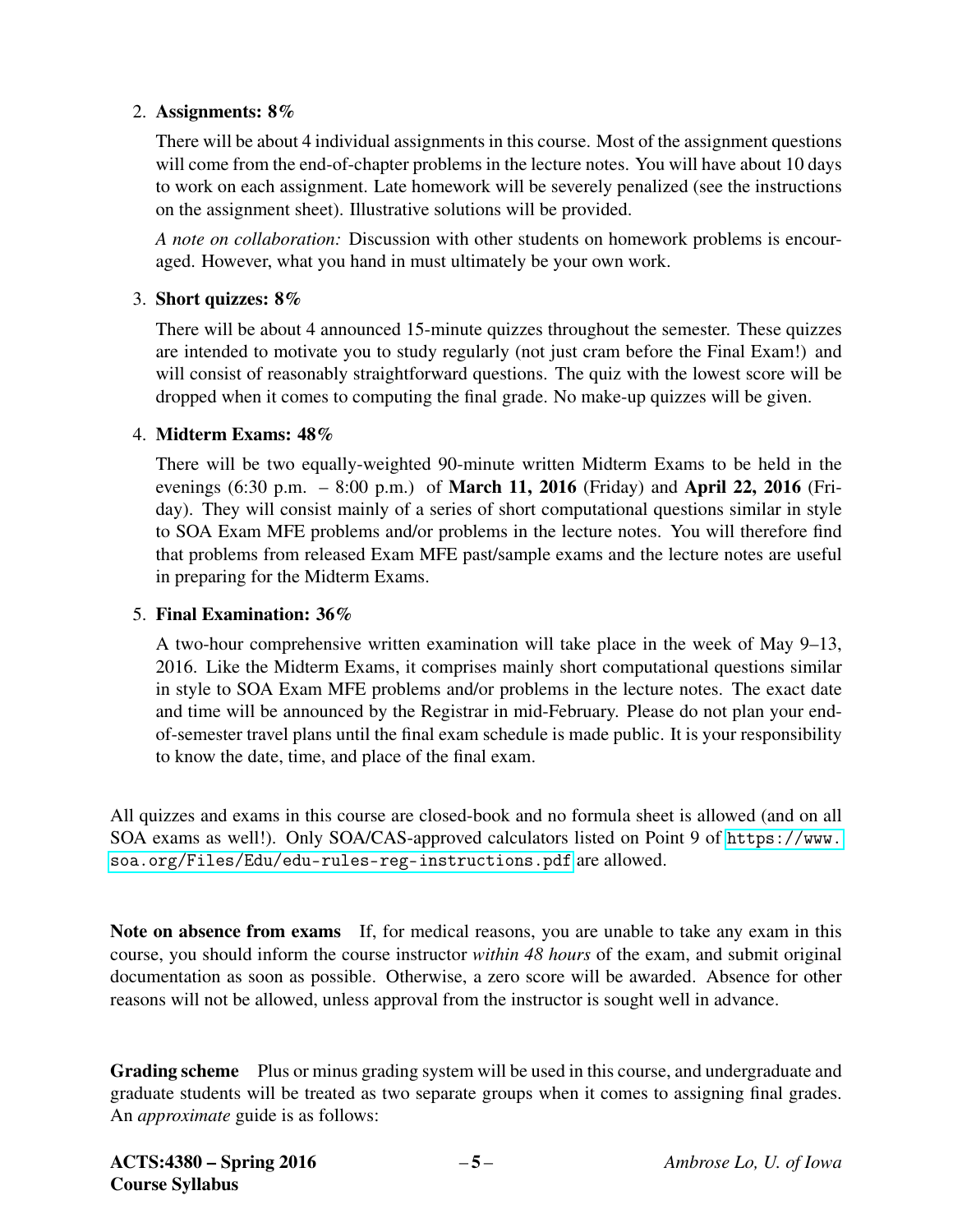| <b>Undergraduate students</b> |            |   |            |      |             |  |  |  |
|-------------------------------|------------|---|------------|------|-------------|--|--|--|
| А-                            | [83.5, 89] | А | [89, 94.5] | $A+$ | [94.5, 100] |  |  |  |
| B-                            | [67, 72.5) | B | [72.5, 78] | $B+$ | [78, 83.5)  |  |  |  |
| $\mathsf{C}\mathsf{-}$        | [50.5, 56] |   | [56, 61.5) | $C+$ | [61.5, 67)  |  |  |  |
| D-                            | [34, 39.5] | D | [39.5, 45) | D+   | [45, 50.5]  |  |  |  |
| F                             | [0, 34)    |   |            |      |             |  |  |  |

| <b>Graduate students</b> |          |   |          |      |           |  |  |  |
|--------------------------|----------|---|----------|------|-----------|--|--|--|
| $A-$                     | [85, 90) | А | [90, 95) | A+   | [95, 100] |  |  |  |
| $B-$                     | [70, 75) | B | [75, 80) | $B+$ | [80, 85)  |  |  |  |
| $C-$                     | [55, 60) | C | [60, 65) | $C+$ | [65, 70)  |  |  |  |
| D-                       | [40, 45) | Ð | [45, 50) | D+   | [50, 55)  |  |  |  |
| F                        | [0, 40)  |   |          |      |           |  |  |  |

These are not completely absolute scales and the instructor reserves the "option" to lower the cutoffs. Note that with this grading scheme you are not "graded on a curve", and so you are not competing with fellow students. Therefore, you are not penalized in any way for working together to better understand concepts and to perform better in this course.

#### IMPORTANT NOTE

- 1. A grade of C+ or higher in this course is a prerequisite for ACTS:6160, which will be offered in Fall 2016 for postgraduate students. The department has the right to de-register students who fail to meet the prerequisite requirement.
- 2. This is *not* an easy course for most students, *even for those who have passed Exam MFE*. Each week you should spend about 3 hours outside of class meetings reviewing the course notes and working on the end-of-chapter problems. It is fine to work harder, but working less is risky. Let me know if you encounter any problems with your learning.

About the instructor Professor Ambrose Lo earned his B.S. in Actuarial Science (first class honors) and Ph.D. in Actuarial Science from The University of Hong Kong in 2010 and 2014 respectively. He joined the Department of Statistics and Actuarial Science at The University of Iowa in August 2014 as an assistant professor in actuarial science. He is a Fellow of the Society of Actuaries (FSA) and a Chartered Enterprise Risk Analyst (CERA). His research interests lie in dependence structures, quantitative risk management as well as optimal (re)insurance. His research papers have been published in top-tier actuarial journals, such as *Insurance: Mathematics and Economics* and the *Scandinavian Actuarial Journal*.

. . . . . . . . . . . . . . . . . . . . . . . . . . . . . . . . . . . . . . . . . . . . . . . . . . . . . . . . . . . . . . . . . . . . . . . . . . . . . . . . . . . . . . . . .

Besides dedicating himself to actuarial research, Ambrose attaches equal importance to teaching, through which he nurtures the next generation of actuaries and serves the actuarial profession. He has taught courses on financial derivatives, mathematical finance, life contingencies, credibility theory and advanced probability theory. His emphasis in teaching is always placed on concrete problem-solving skills complemented by a thorough understanding of the subject matter. He is also the sole author of ACTEX CAS Exam S Study Manual (Spring 2016 Edition).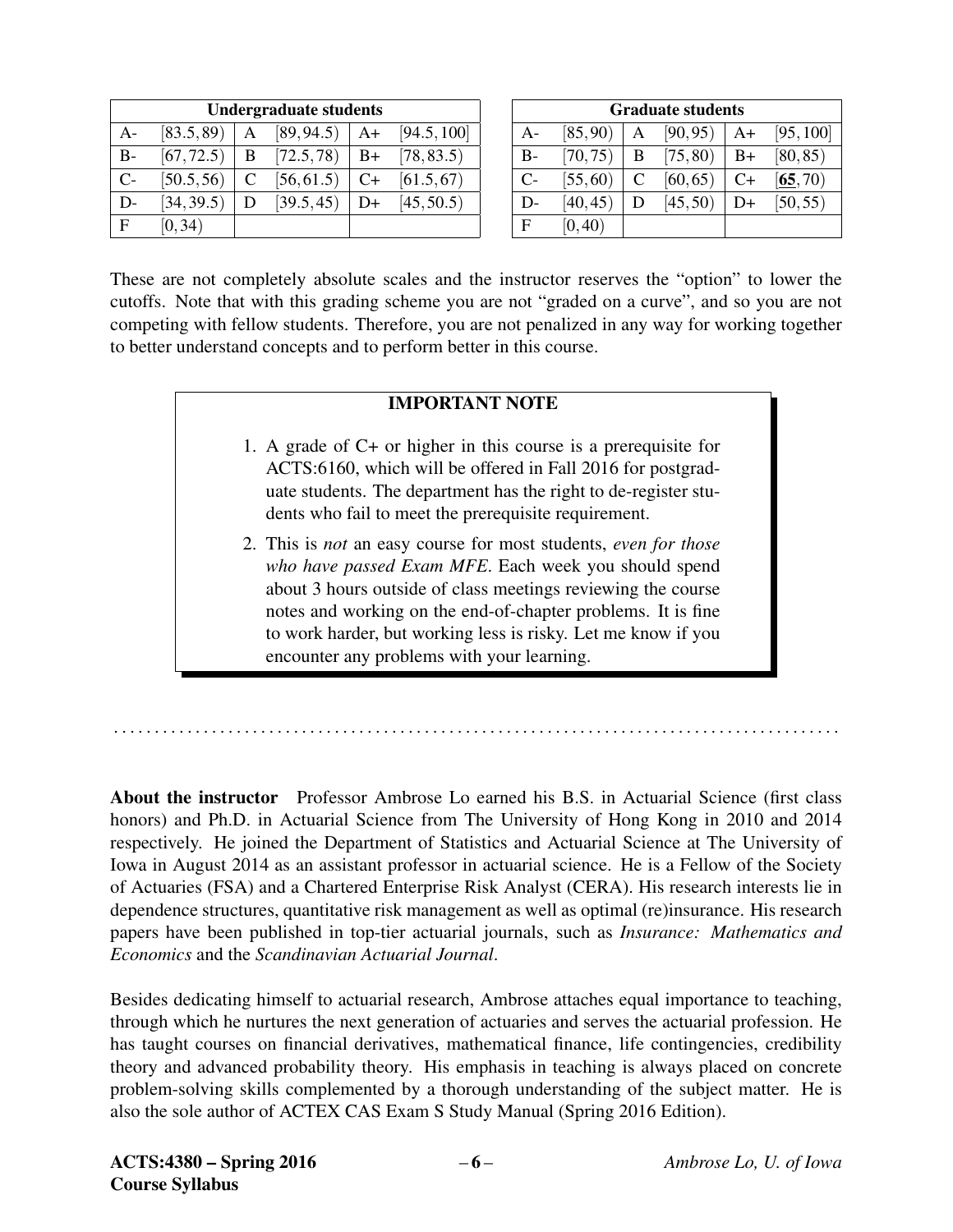# College of Liberal Arts & Sciences: Policies and Procedures

## Administrative Home

The College of Liberal Arts and Sciences is the administrative home of this course and governs matters such as the add/drop deadlines, the second-grade-only option, and other related issues. Different colleges may have different policies. Questions may be addressed to 120 Schaeffer Hall, or see the CLAS Academic Policies Handbook at <http://clas.uiowa.edu/students/handbook>.

### Electronic Communication

University policy specifies that students are responsible for all official correspondences sent to their University of Iowa e-mail address (@uiowa.edu). Faculty and students should use this account for correspondence (Operations Manual, [III.15.2.](http://www.uiowa.edu/~our/opmanual/iii/15.htm#152) Scroll down to k.11).

### Accommodations for Disabilities

A student seeking academic accommodations should first register with Student Disability Services and then meet with the course instructor privately in the instructor's office to make particular arrangements. See <www.uiowa.edu/~sds/> for more information.

## Academic Honesty

All CLAS students or students taking classes offered by CLAS have, in essence, agreed to the College's [Code of Academic Honesty:](http://clas.uiowa.edu/students/handbook/academic-fraud-honor-code) "I pledge to do my own academic work and to excel to the best of my abilities, upholding the [IOWA Challenge.](http://thechallenge.uiowa.edu/) I promise not to lie about my academic work, to cheat, or to steal the words or ideas of others; nor will I help fellow students to violate the Code of Academic Honesty." Any student committing academic misconduct is reported to the College and placed on disciplinary probation or may be suspended or expelled [\(CLAS Academic Policies](http://clas.uiowa.edu/students/handbook) [Handbook\)](http://clas.uiowa.edu/students/handbook).